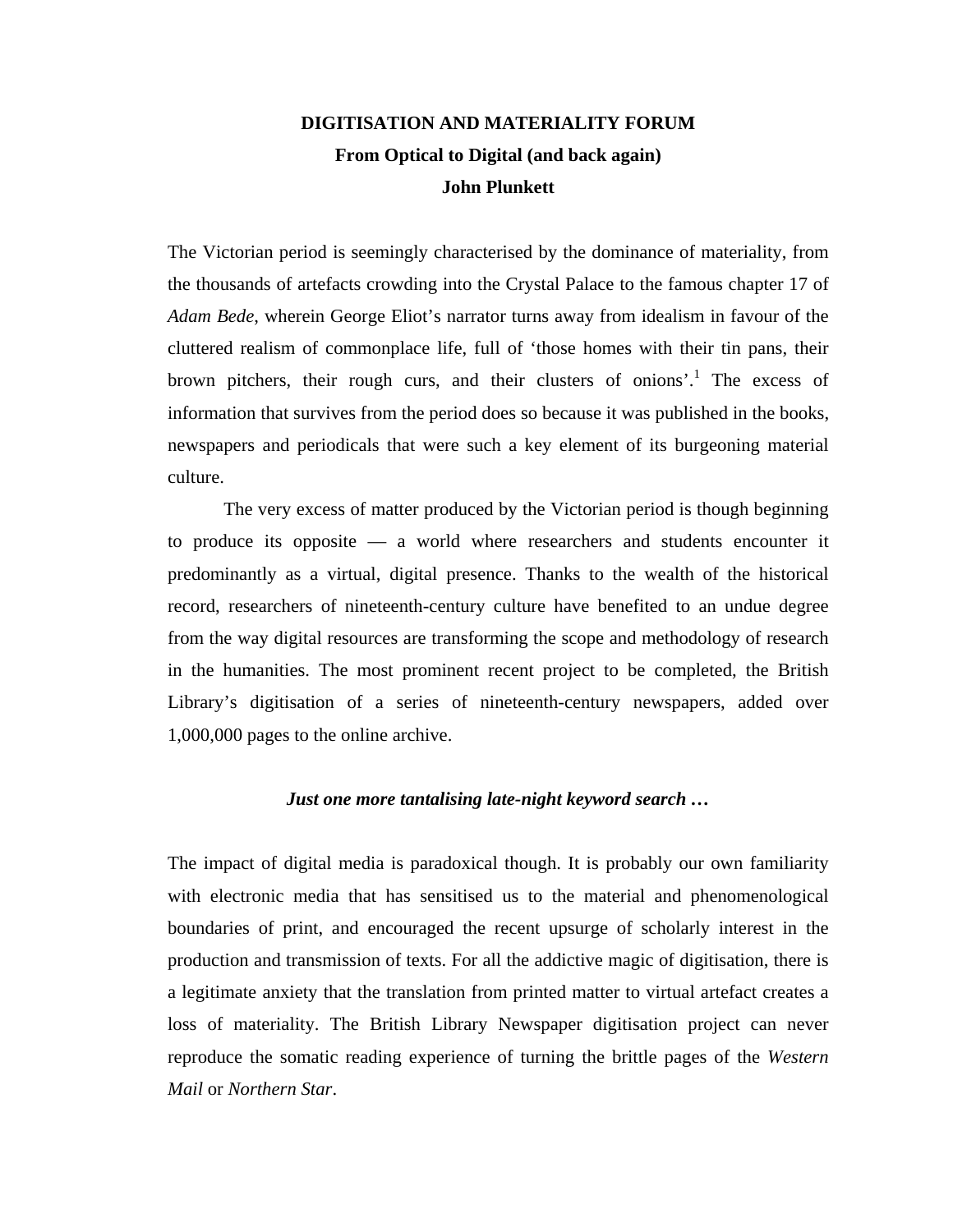# *Forget about the texture of the paper, or even serendipity; just click to the next highlighted keyword hit …*

I

The dialectic between digitisation and materiality that is evident in the area of print media is equally true of other areas of nineteenth-century culture. In my current research — nineteenth-century optical recreations — the translation that digitisation necessarily involves generates a friction between past and present that reveals a critical perspective upon the materiality of both Victorian culture and digital media.

Rather than worrying about the loss of aura through digital reproduction, it is worth remembering another of Walter Benjamin's assertions; namely, that the practice of writing history should not be sequential or linear, but should work towards the establishing of constellations, whereby 'what has been comes together in a flash with the now to form a constellation'.[2](#page-9-1) It is perhaps no coincidence that Benjamin's *Arcades* project, in which he set out to document the experience of modernity, did so by collecting material on panoramas, dioramas, early cinema, and all kinds of related visual experiences and exhibitions.

A recent project undertaken at the University of Exeter, EVE (Everyone's Virtual Exhibition), which involved many of the above media, suggests one way that digitisation can be used creatively, in a fashion that goes beyond simply the provision of searchable databases or full-text archives. Rather than any loss of materiality, contemporary technology can provide new insights into the (dis)embodied mode of viewing of nineteenth-century optical recreations. In a manner impossible if the fragility of the object meant that it necessarily remained a static exhibit kept behind glass in a museum, digital technology can reveal the way optical toys explored the boundary between material and ideal, reality and illusion, the perceiving self and the external world. Moreover, in a way that would not even have been achieved by their physical handling, the virtual version calls attention to their importance in the long history of visual entertainment as it shifts irrevocably from optical to digital.

# **John Plunkett, From Optical to Digital (and back again), Digitisation and Materiality Forum**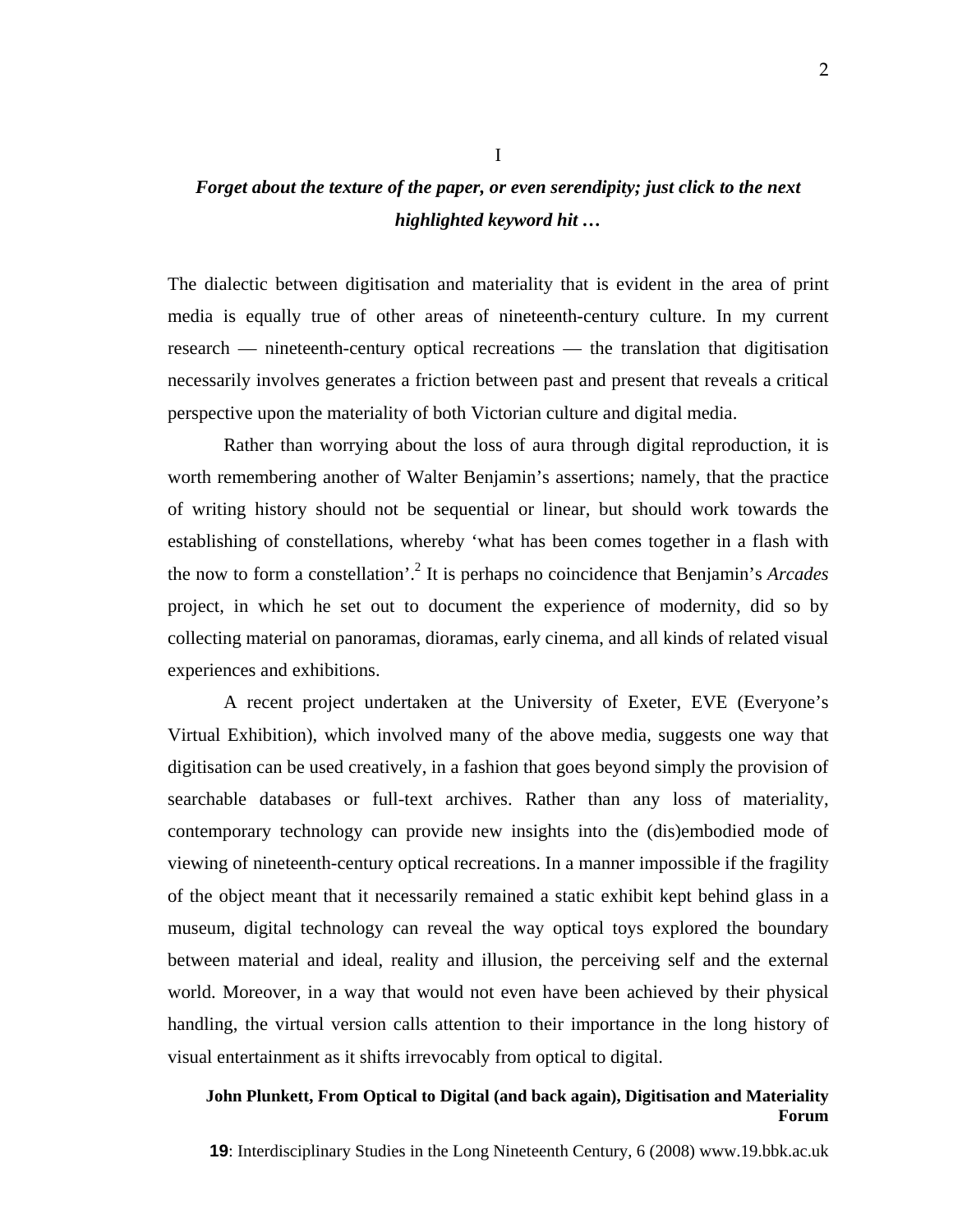EVE was undertaken in 2004-05 by the Bill Douglas Centre for the History of Cinema and Popular Culture at Exeter, a combined research centre and public museum. At its heart is an archive of over 50,000 books and artefacts devoted to the long history of the moving image [\(http://www.billdouglas.org/\)](http://www.billdouglas.org/) (**see fig. 1**). Items range from handbills, film programmes, merchandising, cigarette cards, sheet music, and a large number of nineteenth-century optical toys and related artefacts, such as stereoscopes, magic lantern slides, peepshows, and early photographic processes. EVE consisted of three main elements: an online searchable catalogue; photographing and digitisation of 2,500selected items; and a set of web-based teaching and learning tools.<sup>3</sup> The latter feature included a series of digital animations showing nineteenth and early twentieth-

century optical toys in operation. Optical devices belong to the tradition of philosophical toys that are intended to amuse and instruct through their usage. Simply reproducing an image of a nineteenthcentury artefact tells us only a limited amount unless it is a page or painting. The animations on EVE consequently use digital



**Fig. 1. Page from EVE student exhibition,** *Dickens from Page to Screen: Film Adaptations of the novels of Charles Dickens***. (Courtesy of the Bill Douglas Centre, University of Exeter)** 

technology to replicate, in so far as it is ever possible, the viewing experience of a number of optical toys.

To give two examples: firstly, a large 1849 *Illustrated London News* panorama of London. EVE's animation allows you to scroll along its length and to magnify chosen areas. In so doing, it replicates the mode of viewing of both small- and largescale panoramas. The scrolling feature demonstrates the way that moving panoramas required a succession of mobile, transient viewpoints, where the totality of the image

# **John Plunkett, From Optical to Digital (and back again), Digitisation and Materiality Forum**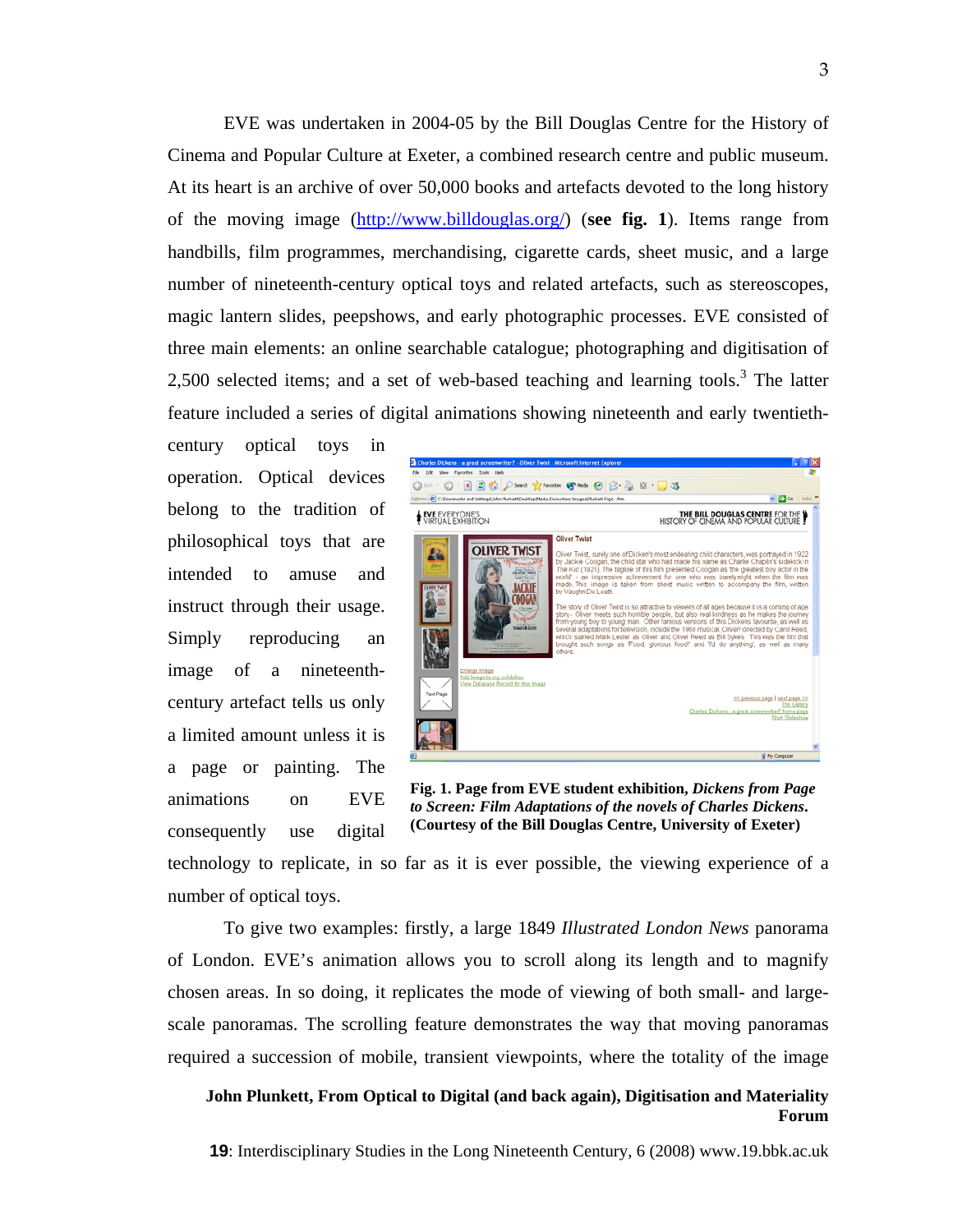always exceeded the spectator's field of vision. My second example is an animated version of a popular game, the *Myriorama* (1824), which consisted of a series of sixteen cards that could be rearranged to form an almost endless number of different picturesque landscapes.<sup>4</sup> The myriorama was a kind of DIY panorama, where the user created a continuously changing scene through rearranging pre-painted scenes in a constant series of 'cut and paste' operations. The digitised version simulates the experience of nineteenth-century users by allowing them to move the cards around and seamlessly fit them together into a new landscape. Like the other digital interactives, it places the onus on learning through active engagement.

In using digital technology to recreate the sensory experience of the hand-held panorama or the zoetrope, the animated and/or interactive result plays upon our own fascination with new media. It is thus able to recuperate something of the curiosity and wonder that previous moving image technologies initially aroused. The use of contemporary technology also opens up a reflexive, yet critical, perspective on the historical continuities between early screen practice and our own. The ease with which nineteenth-century optical recreations can be transferred to digital format is not random.



**Fig. 2. Digital Interactive Myriorama, Bill Douglas Centre, University of Exeter, Hhttp://billdouglas.ac.uk/eve/digital\_interactives.aspH (Courtesy of the Bill Douglas Centre, University of Exeter)** 

Rather, it highlights the way that the aesthetics of contemporary new media are part of the long history of screen and audio technologies (**see fig. 2**). The virtual myiorama works so well because it uses a method of cut, paste, and rearrange that is an important part of the materiality of digital

media. Lev Manovich, for example, notes that in contemporary computer culture it is

### **John Plunkett, From Optical to Digital (and back again), Digitisation and Materiality Forum**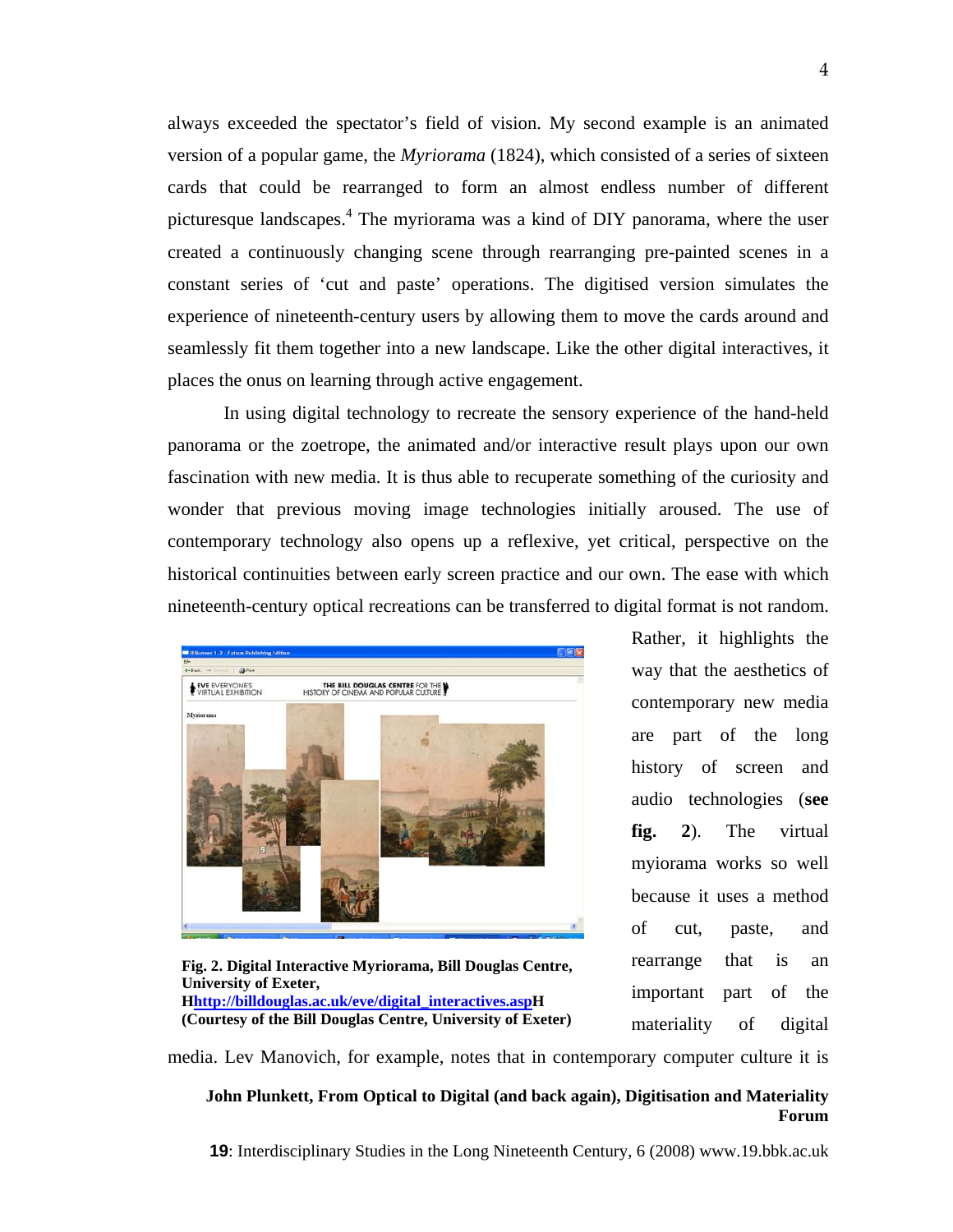often the case that 'an author puts together an object from elements that she did not herself create. The creative energy of the author goes into the selection and sequencing of elements rather than into original design'.<sup>[5](#page-9-3)</sup> Digitising the panorama of Victorian London similarly links it to the large number of interactive panoramas that can be found on the web: these tours are now *de rigueur* for hotels, tourist attractions, cities, and educational institutions. All the above connections create what Benjamin would call a momentary constellation, whereby both 'old' and 'new' media are better understood through each other.

#### II

# **Neo-Victorianism and New Digital Media**

The creation of scholarly digital archives is itself part of a much broader process, whereby older technologies and aesthetics of music, texts, and moving-images are being relentlessly translated to digital formats (the universal library of Google beckons, or threatens). In their influential book, *Remediation: Understanding New Media*, Richard Grusin and Jay David Bolter argue that, 'What is new about new media comes from the particular ways in which they refashion older media and the way in which older media refashion themselves according to the challenge of new media'.<sup>[6](#page-9-4)</sup> Grusin's and Bolter's examples are predominantly post-1945; however, pushing their concept backwards into the nineteenth century leads to some interesting examples that suggest that the notion of materiality is itself something of a moving target, inflected by contemporary concerns as much as scholarly or philosophical criteria. The virtuality associated with digitisation perhaps gives the media that came before it an added solidity. It is interesting, for example, to contrast the recent upsurge of interest in the materiality of nineteenthcentury print culture (which my own work is part of) with the pronouncements of Thomas Carlyle in *Heroes and Hero Worship* (1841). Carlyle made the man of letters the hero of the present age because of the way printing communicated knowledge more effectively than the face-to-face teaching of the university: 'Once invent Printing, you

### **John Plunkett, From Optical to Digital (and back again), Digitisation and Materiality Forum**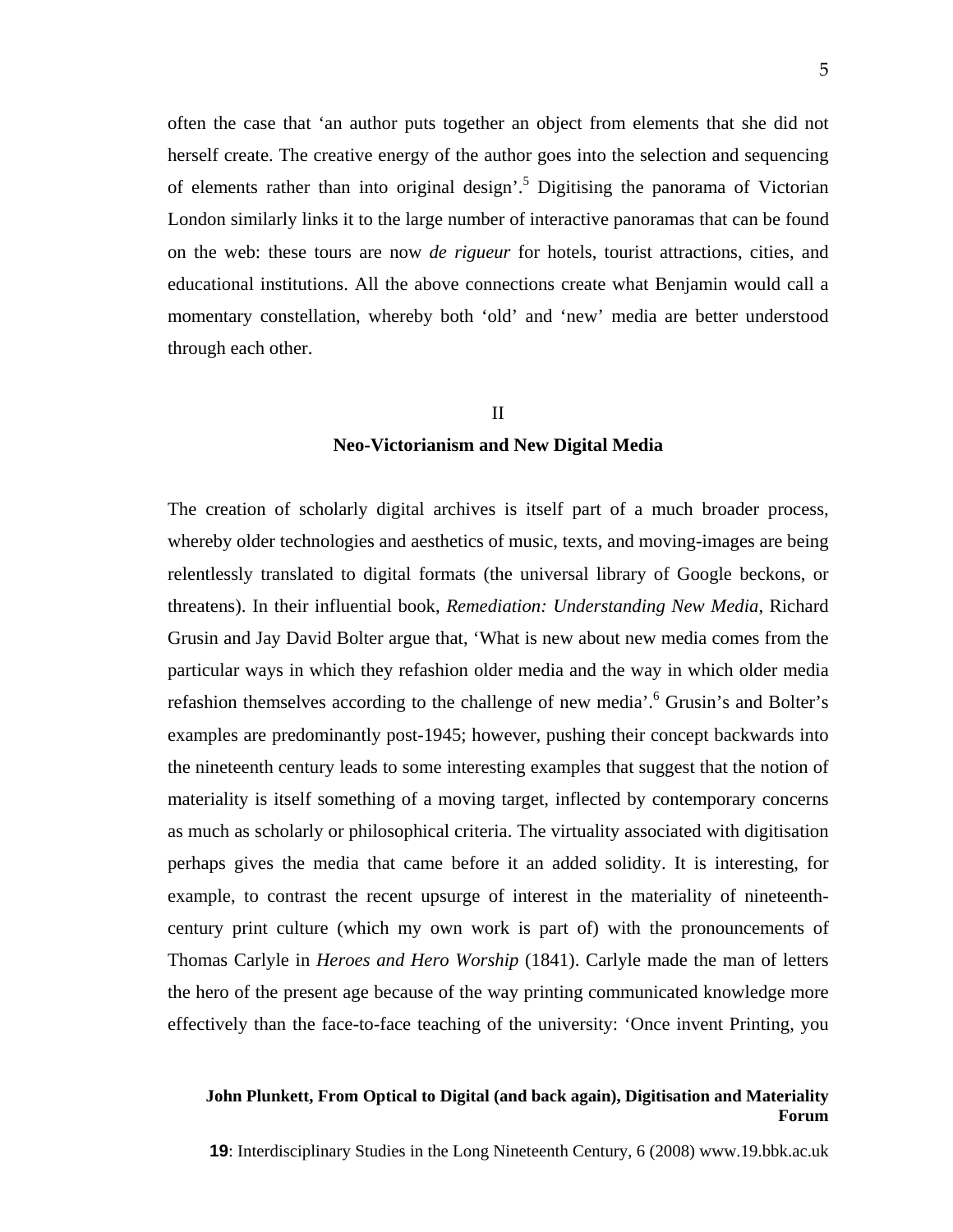metamorphosed all Universities'.<sup>[7](#page-9-5)</sup> Compared to a face-to-face tutorial, the book was itself a more mediated and abstract, yet democratic, form of communication.

Just as digital technology can encourage greater access to, and sensitivity towards, the past, the remediation of nineteenth-century optical toys can, in its turn, produce a standpoint to reflect upon recent mediamorphosis.<sup>[8](#page-9-6)</sup> Digital artists often consciously draw upon 'early' media forms to work through the relationship between technology and the senses, virtual versus material place, historicity and digitisation, interactivity and the role of the viewer. Partly, this is because the plenitude of the contemporary media landscape often seems to have more affinity with the creative melting-pot of nineteenth-century visual forms than with the more formalized and monolithic character of cinema and television, which dominated most of the twentieth century. More significantly though, artists are looking backwards to the issues raised by the nineteenth-century fascination with spectacle and illusion in order to dramatise the self-same issues as they relate to contemporary culture.<sup>9</sup> Artists who embed 'old' media technologies call attention to the historicity of different modes of realism, undermining the transparency of contemporary aesthetics. Digital art, like nineteenth-century optical recreations, is obsessed by its own materiality, and frequently uses previous media forms as a standpoint from which to explore it.

An example of this neo-Victorian aesthetic within new media — notable because of its almost hackneyed status — is the famous bullet-time sequence in *The Matrix*. As various critics have noted, it invokes the chronophotography of Eadwaerd Muybridge from the early 1880s, when he set out to photograph a galloping horse in motion through a series of instantaneous photographs. Both Muybridge and *The Matrix* break down time into a series of discernible instants through materializing it as series of spatial images. Yet whereas Muybridge sought for the seamless illusion of movingimages, *The Matrix* deliberately calls attention to the technology of its creation. It shows off the brilliance of its computer-generated imagery by reproducing the aesthetics of something that was itself a new media technology over one hundred years earlier.<sup>10</sup> Moreover, in a film that is precisely about the dominance of a simulated world, it is revealing that it is the bullet-time sequence that signifies Keanu Reeves's

# **John Plunkett, From Optical to Digital (and back again), Digitisation and Materiality Forum**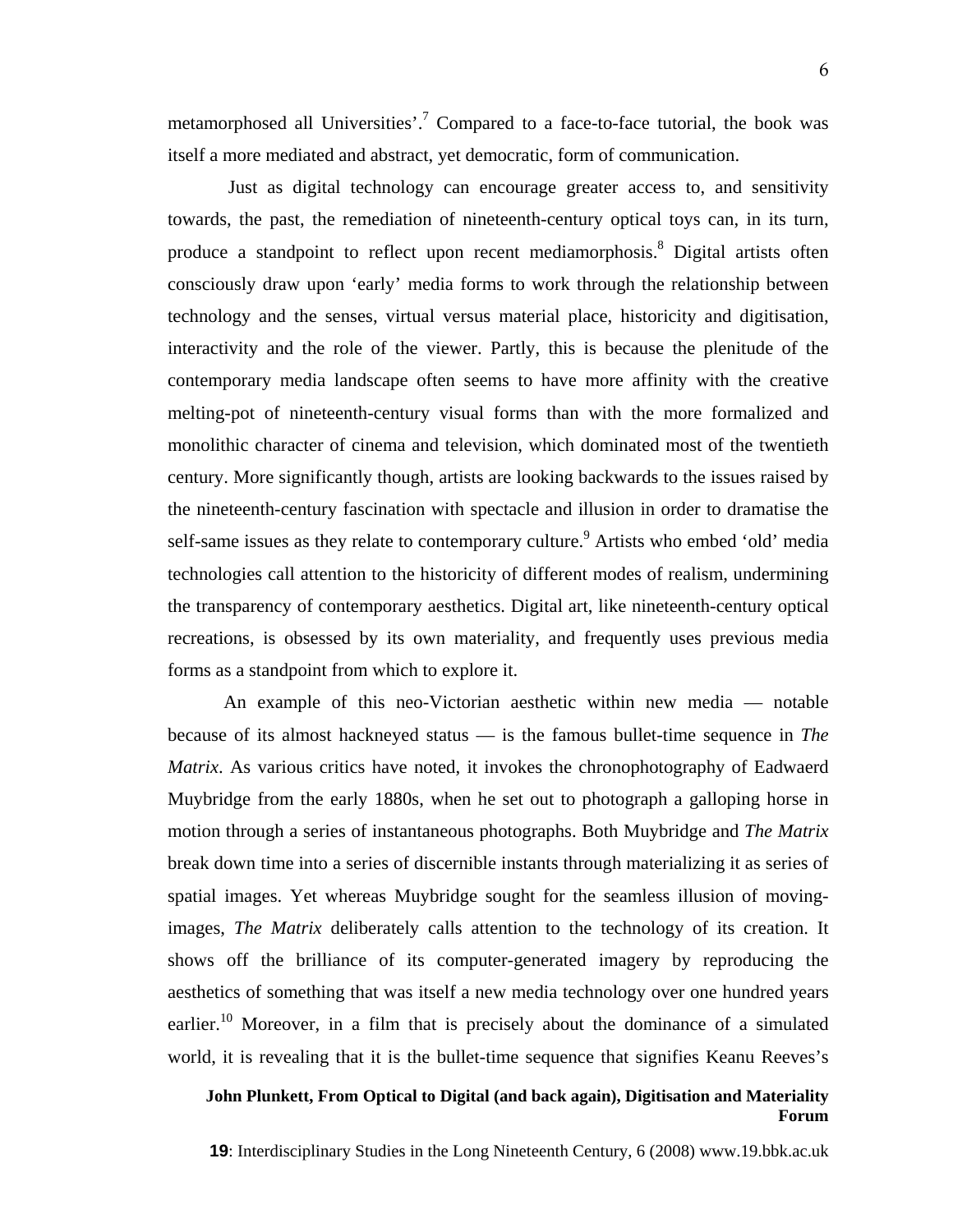breaking of the computer-generated illusion of the matrix. It is chronophotography that signifies a return to materiality from the mass hallucination of the virtual.

Even more than chronophotography, the large-scale panorama has been taken up with enthusiasm by prominent new media artists such as Jeffrey Shaw, Paul St George, Luc Courchesne, and Chris Hales.<sup>11</sup> Their fascination with the 360-degree panorama stems from the fact that it offers an ideal of a wholly immersive virtual environment which collapses the boundary between material and simulated space; the circular panorama also requires a mobile, embodied, spectatorship that is seen as the antithesis of the passive gaze presumed by traditional Hollywood cinema and much classical film theory. New media art's rediscovery of the nineteenth-century panorama thus stems from an attempted aesthetic break with its immediate predecessors and not from any disinterested historical motives.

One British-born artist who employs the panorama is Zoe Beloff; she sees her work as part of a genealogy beginning with nineteenth-century optical devices:

What I make could be described quite simply as 'philosophical toys', heirs to nineteenth-century devices such as magic lanterns, Zoetropes and handcranked projectors. I often describe this apparatus as forming the secret history of QuickTime movies, producing images that are tiny, unstable, and most importantly, interactive. They remind us that interactivity, far from being a new phenomenon, was integral to the production of the nineteenth-century moving image.<sup>[12](#page-9-4)</sup>

Beloff, like many new media artists, is fascinated by the nature of interactivity; more interesting though is her suggestion that programmes like Apple's QuickTime give power to the small-scale producer to create sophisticated visual collages. It enables computer users to play with moving images much as Victorian children played with the zoetrope. QuickTime, for example, allows for the production of virtual panorama with relative ease, as well as the creation of endless loops of cinematic material, much like a mutoscope, where the same narrative sequence goes round and around.

Beloff's personal website includes her 'Philosophical Toy Manifesto', which calls for 'An amnesiac cinema that must constantly reinvent itself', 'A cinema out of sync with history', 'A spectral cinema', and 'A cinema found at the flea market'.<sup>13</sup>

# **John Plunkett, From Optical to Digital (and back again), Digitisation and Materiality Forum**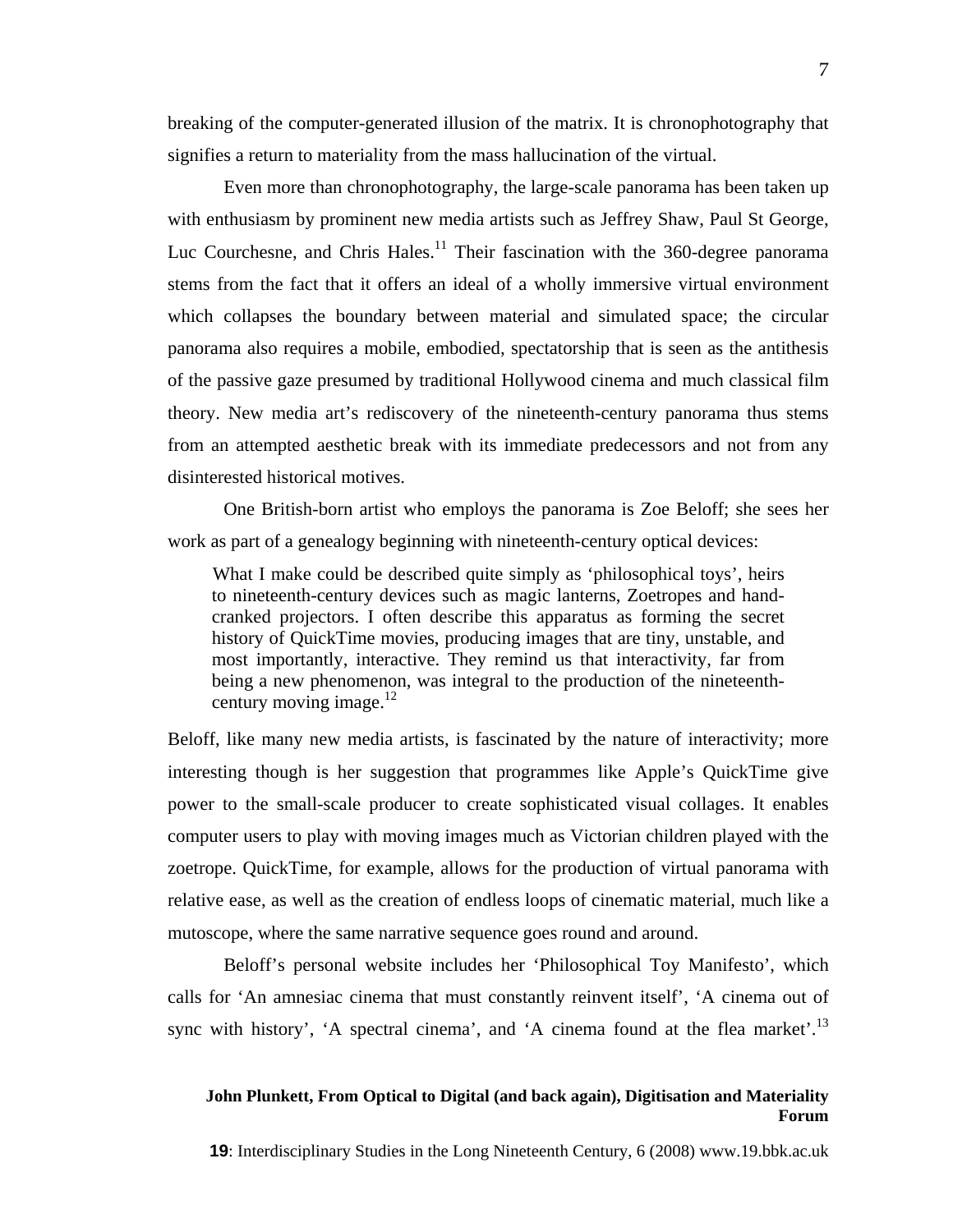Much like Walter Benjamin, Beloff's art derives from her collection of the detritus of outdated or defunct media artefacts. This is evident in *Beyond*, first exhibited in 1997, which she describes as an investigation of the 'dream life' of technology, from around 1850 to 1940. It uses 80 short movies embedded in a series of virtual panoramas, set in an abandoned Victorian asylum. The user moves through the space and, by clicking on certain marked points, releases the movies. These clips themselves include fragments of home movies from the period 1920 to 1940, which Beloff picked up in flea markets, as well as early film footage from Library of Congress collection. In an interview, Beloff noted that in creating *Beyond*:

I was also looking back again, questioning the CD-ROM as "new media". What was "new media" 100 years ago, or 150 years ago? I was looking at how people thought about early technology, not just in a technical way, but how did it interact with their dreams? How did it shape their desires and fantasies, and how did it relate to the discovery of the unconscious or Bergson's ideas about the nature of memory?<sup>[14](#page-9-10)</sup>

A more recent piece by Beloff is a short stereoscopic film based on the 1897 autobiography of the spiritualist Elizabeth d'Esperance, *Shadow Land Or Light from the Other Side* (2000). Beloff is fascinated by nineteenth- and early twentieth-century psychic phenomena, suggesting that they are part of the pre-history of virtuality. She argues that, while twentieth-century cinema could be described as a 'window into another world', the nineteenth century conceived of the boundary between the material and the ideal in a very different way.<sup>15</sup> She evokes the success of popular Victorian shows such as Pepper's ghost, where actors interacted with projected figures, and the popularity of stereoscopic views, to argue that the period was fascinated with the way virtual images co-existed with physical objects. When representing the spectres conjured up by the séances of d'Esperance, she uses scenes drawn from magic lantern slides, glass negatives and early cinema footage.

Electronic archives for Victorian scholars might seem a long way from avantgarde art but they share an unexpected concern with the relationship between digitisation and materiality. They come at the issue from seemingly opposite ends of the spectrum in that digital archives use contemporary technology to look backward,

## **John Plunkett, From Optical to Digital (and back again), Digitisation and Materiality Forum**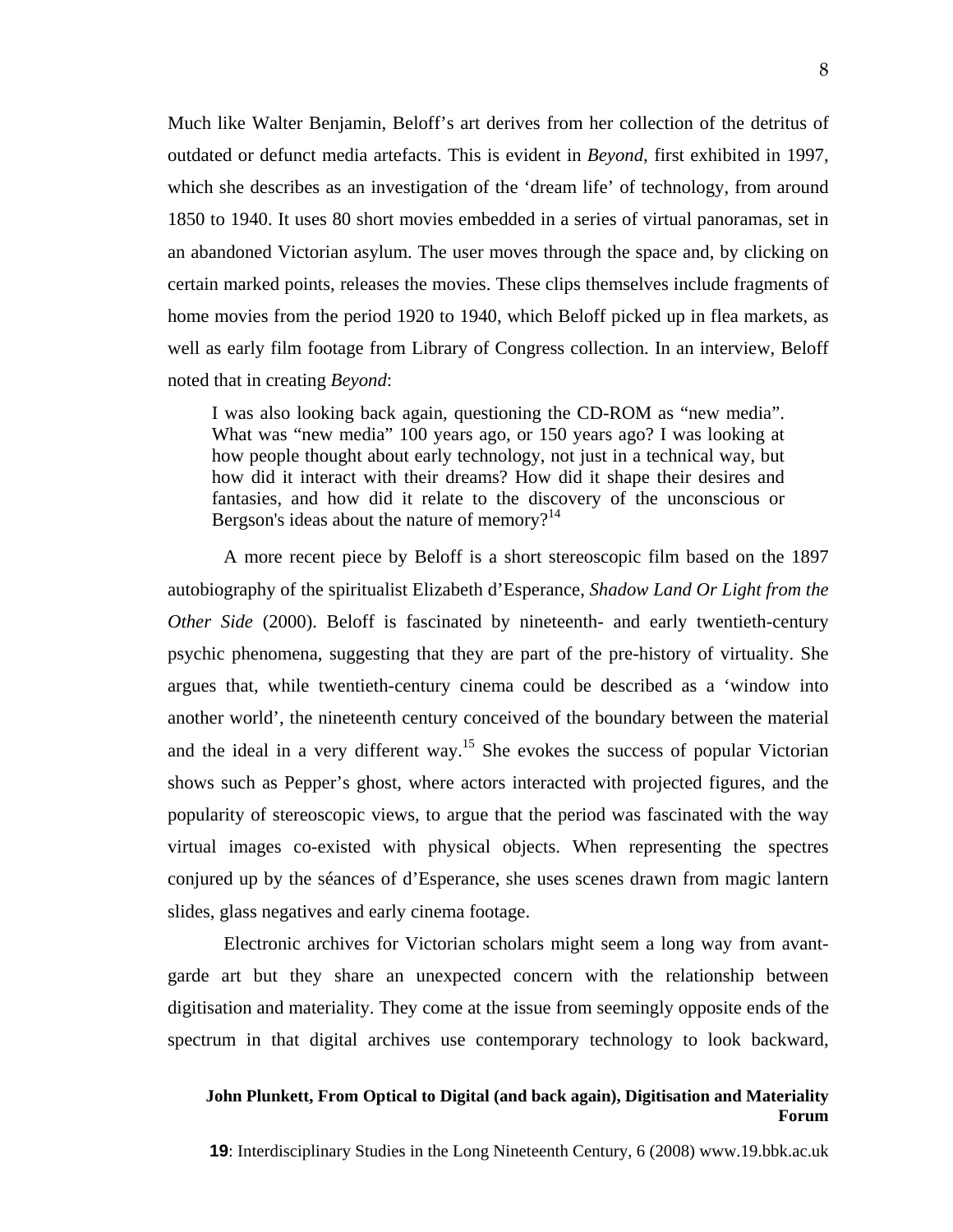opening up the past, while new media art uses Victorian technology as a standpoint to look forward, opening up the present. Yet the relationship between past and present is always dialectical, whereby each thinks through the other. Just as scholars question the materiality of digital technology because of the way it remediates rather than simply reproduces historical artefacts, new media artists call attention to the manifold materialities of the Victorian period itself.

#### **Endnotes:**

 $\overline{a}$ 

<sup>1</sup> George Eliot, *Adam Bede* (London: Penguin Popular Classics, 1994), p. 176. It is also worth noting that Asa Briggs's well-known trilogy of books on Victorian history ends with *Victorian Things* (London: B. T. Batsford, 1988). While Briggs attempts to explore the relationship between the Victorians and the things that surrounded them, the sheer plenitude of material culture means that the book necessarily has something of a bric-a-brac approach.

<sup>2</sup> Walter Benjamin, *The Arcades Project*, trans. by Howard Eiland and Kevin McLaughlin (Cambridge, Mass.: Belknapp Press, 1999), p. 462.

<sup>3</sup> See Dominic Prosser, 'Reflections on the Use of EVE in Higher Education', at <http://billdouglas.ex.ac.uk/eve/eve\_ped\_use.pdf>

<sup>4</sup> Two sets of Myriorama cards were published in 1824, as well as similar versions with titles such as the *Panoramacopia* (1824), *Polyorama: Or, Endless Changes of Landscape* (1824) and *Nautorama* (1832).

5 Lev Manovich, *The Language of New Media* (Cambridge, Mass.: MIT Press, 2001), p. 128.

<sup>6</sup> Jay David Bolter and Richard Grusin, *Remediation: Understanding New Media* (Cambridge, MA.: MIT Press, 2001), p. 15.

7 Thomas Carlyle, *Past and Present and Heroes and Hero Worship* (London: Chapman & Hall, 1893), p. 150.

<sup>8</sup> Roger Fidler uses the term 'mediamorphosis' to name the process of media transformation, *Mediamorphosis: Understanding New Media* (London: Sage, 1999).

<sup>9</sup> On the long history of virtual art, see Oliver Grau, *Virtual Art: From Illusion to Immersion* (Cambridge, MA.: MIT Press, 2004).

<sup>10</sup> In a recent UK exhibition, *Sequences*, contemporary artists explored the legacy of chronophotography; <http://www.sequences.org.uk>

<sup>11</sup> Examples of their work are discussed in Martin Rieser and Andrea Zapp, *New Screen Media*: *Cinema/Art/Narrative* (London: BFI, 2002)

# **John Plunkett, From Optical to Digital (and back again), Digitisation and Materiality Forum**